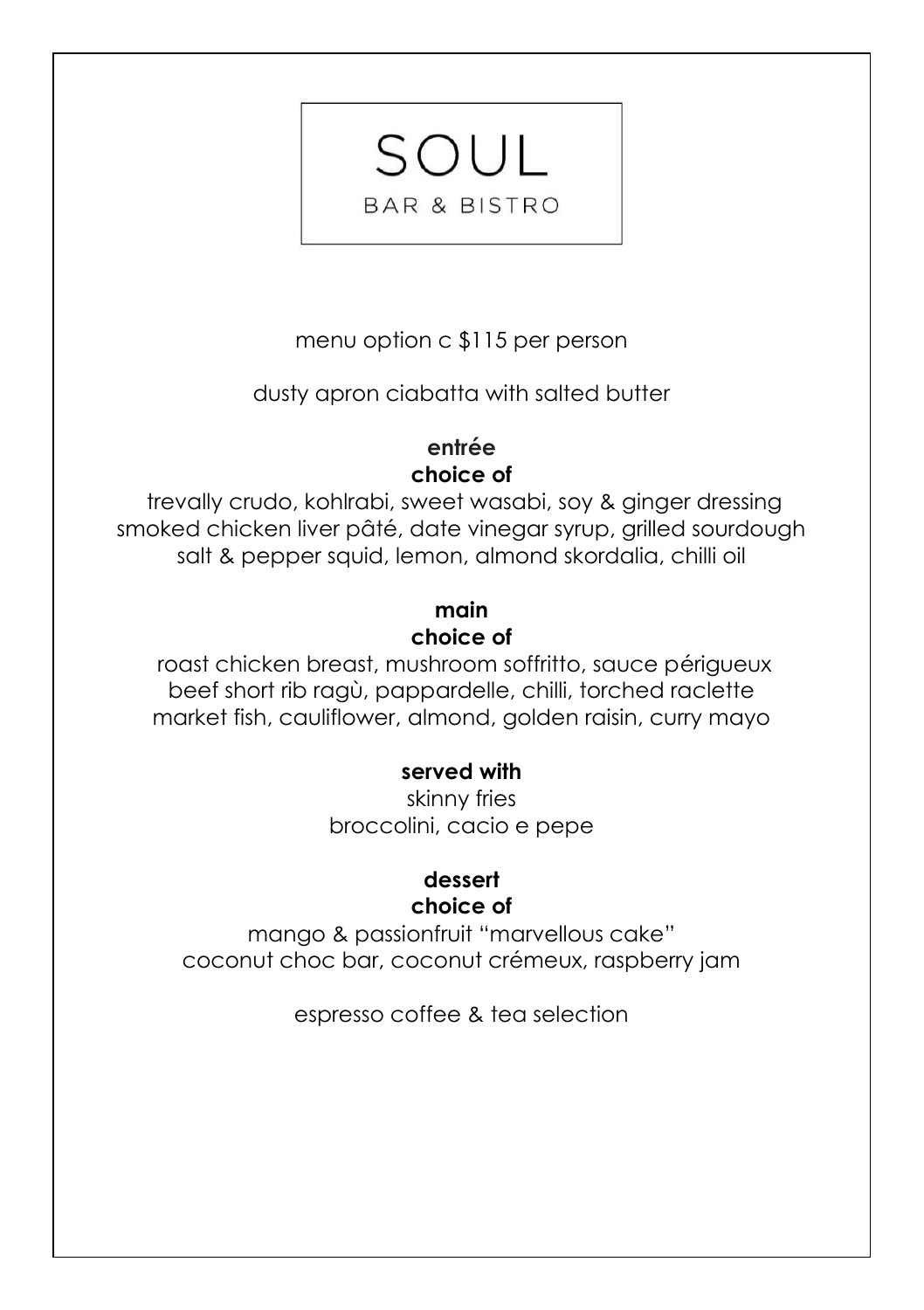# menu option d \$125 per person

SOUL

**BAR & BISTRO** 

smoked trevally toast, lemon parsley mayonnaise

### **entrée choice of**

trevally crudo, kohlrabi, sweet wasabi, soy & ginger dressing salt and pepper squid, lemon, almond skordalia, chilli oil burrata, orange & fennel, chervil, sourdough black tiger prawns, harissa butter, citrus

### **main**

### **choice of**

market fish, cauliflower, almond, golden raisin, curry mayo roast chicken breast, mushroom soffritto, sauce périgueux new zealand scampi, spaghetti alla chitarra, tomato sugo greenlea beef fillet, gnocco fritto, black peppered sauce

### **served with**

skinny fries broccolini, cacio e pepe

#### **dessert choice of**

coconut choc bar, coconut crémeux, raspberry jam rose water crème brûlée, rhubarb, hibiscus, lavender crumb

espresso coffee & tea selection